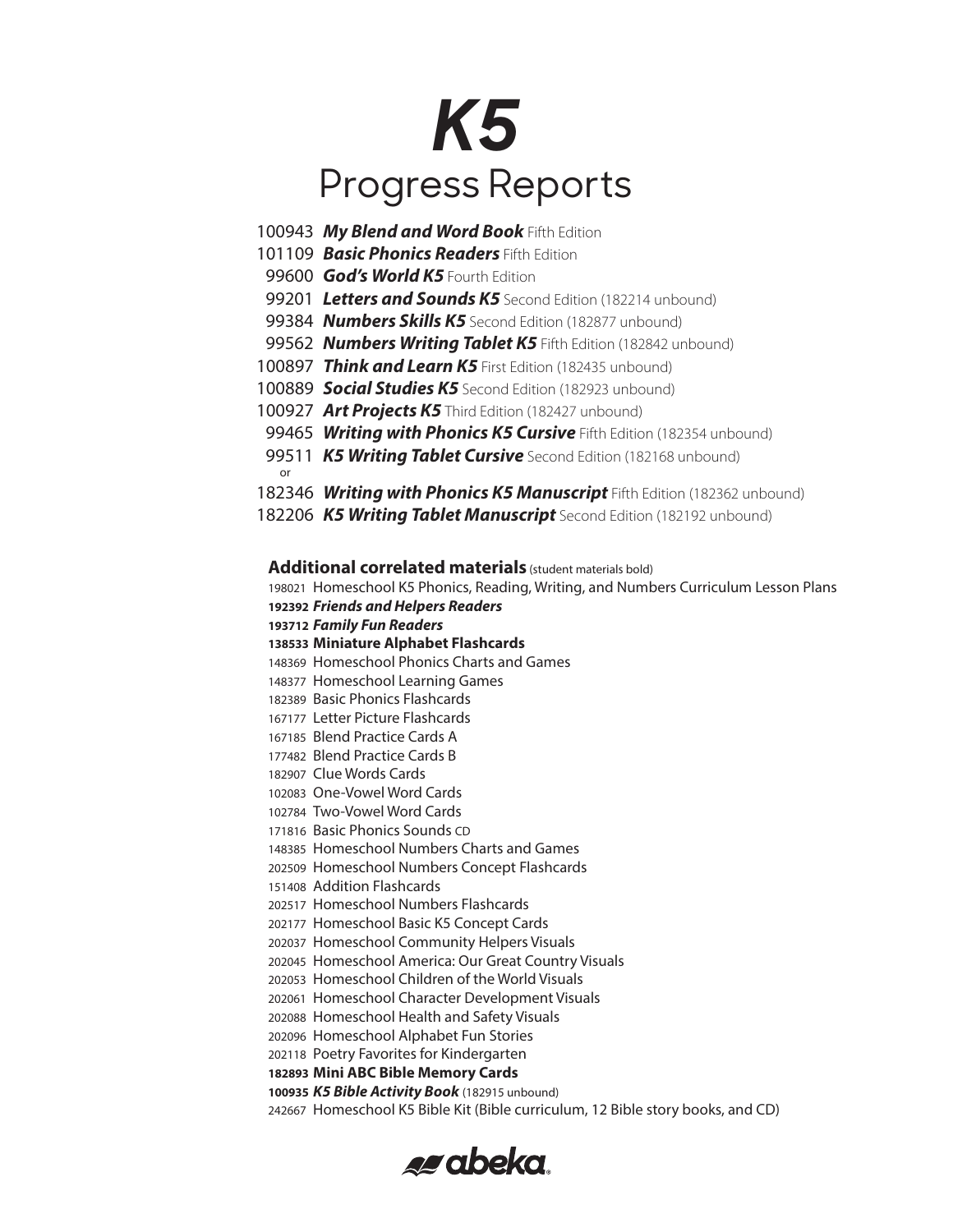**First Grading Period**

Lessons 1–30

| Student Name <u>experience</u> and the student of the student of the student of the student of the student of the student |       |        |
|---------------------------------------------------------------------------------------------------------------------------|-------|--------|
| Last                                                                                                                      | First | Middle |
|                                                                                                                           |       |        |
|                                                                                                                           |       |        |
|                                                                                                                           |       |        |
|                                                                                                                           |       |        |
|                                                                                                                           |       |        |

es abeka.

#### **BIBLE**

| Verse | Recited |                                                         |
|-------|---------|---------------------------------------------------------|
| A     |         |                                                         |
| B     |         | Note:                                                   |
|       |         | Check off each verse as your child successfully recites |
|       |         | it for you. No grades are recorded for these verses.    |
|       |         |                                                         |
|       |         |                                                         |
|       |         |                                                         |

Phonics, Writing, and Numbers are not listed in the first grading period since no grades are recorded for Lessons 1–30.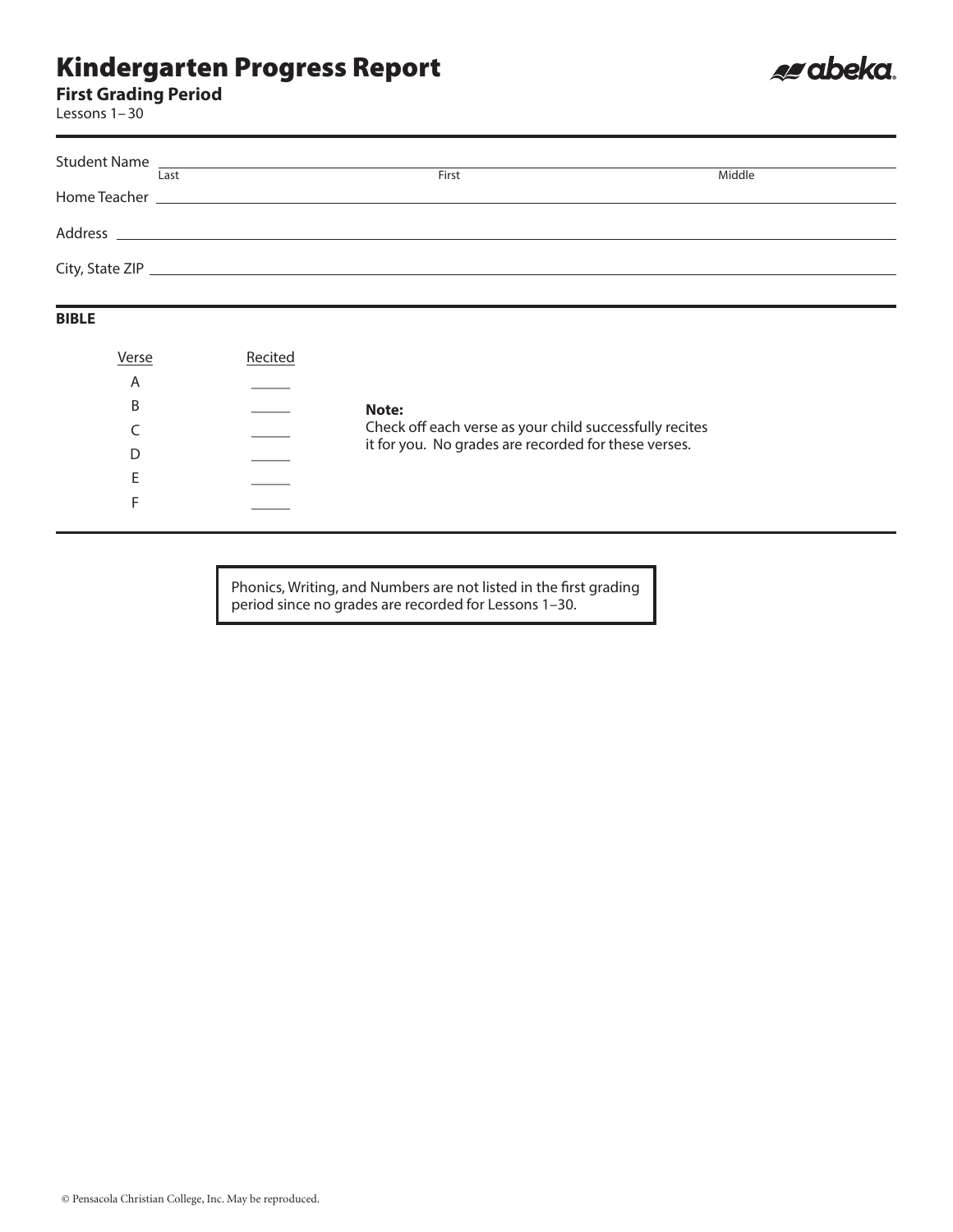#### **Second Grading Period**

Lessons 31–60

| Student Name |      |       |        |
|--------------|------|-------|--------|
|              | Last | First | Middle |
| Home Teacher |      |       |        |
| Address      |      |       |        |

es abeka.

City, State ZIP

| <b>BIBLE</b>  |       | <b>PHONICS</b> |                          | <b>WRITING</b> |       |
|---------------|-------|----------------|--------------------------|----------------|-------|
| Verse         | Grade | Lesson         | Grade                    | Lesson         | Grade |
| Lord's Prayer |       | 34             | $\overline{\phantom{a}}$ | 37             |       |
| G             |       | 37 (oral)      | $\overline{\phantom{a}}$ | 47             |       |
| Η             |       | 44             |                          | 57             |       |
|               |       | 47 (oral)      |                          |                |       |
|               |       | 54             |                          | Average        |       |
|               |       | 59             |                          |                |       |
| Average       |       | Average        |                          |                |       |

#### **NUMBERS**

| Lesson    | Grade |
|-----------|-------|
| 35        |       |
| 40        |       |
| 45 (oral) |       |
| 50        |       |
| 55 (oral) |       |
| 60        |       |
| Average   |       |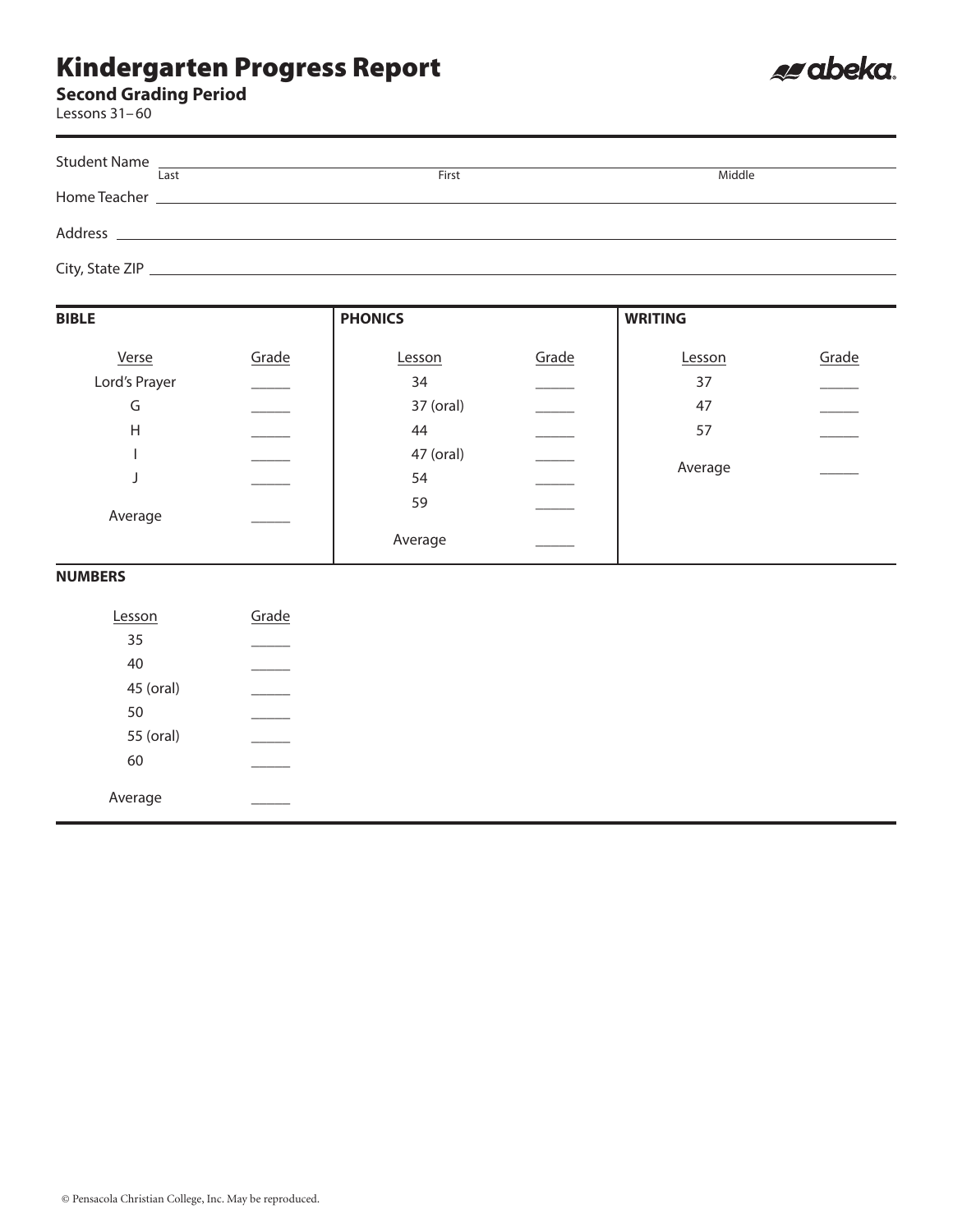

Lessons 61–90

| <b>Student Name</b> | <u> 1989 - Johann Harry Harry Harry Harry Harry Harry Harry Harry Harry Harry Harry Harry Harry Harry Harry Harry</u> |       |        |
|---------------------|-----------------------------------------------------------------------------------------------------------------------|-------|--------|
|                     | Last                                                                                                                  | First | Middle |
|                     | Home Teacher <b>Example 2018</b>                                                                                      |       |        |
|                     |                                                                                                                       |       |        |
|                     |                                                                                                                       |       |        |

es abeka.

| <b>BIBLE</b> |       | <b>PHONICS</b> |       | <b>WRITING</b> |       |  |
|--------------|-------|----------------|-------|----------------|-------|--|
| Verse        | Grade | Lesson         | Grade | Lesson         | Grade |  |
| Psalm 100    |       | 64             |       | 67             |       |  |
| K            |       | 69             |       | 82             |       |  |
| L.           |       | 72 (oral)      |       |                |       |  |
| M            |       | 79             |       | Average        |       |  |
|              |       | 82 (oral)      |       |                |       |  |
| Average      |       | 89             |       |                |       |  |
|              |       | Average        |       |                |       |  |

#### **NUMBERS**

| Lesson    | Grade |
|-----------|-------|
| 65        |       |
| 70 (oral) |       |
| 75        |       |
| 80 (oral) |       |
| 85        |       |
| 90        |       |
| Average   |       |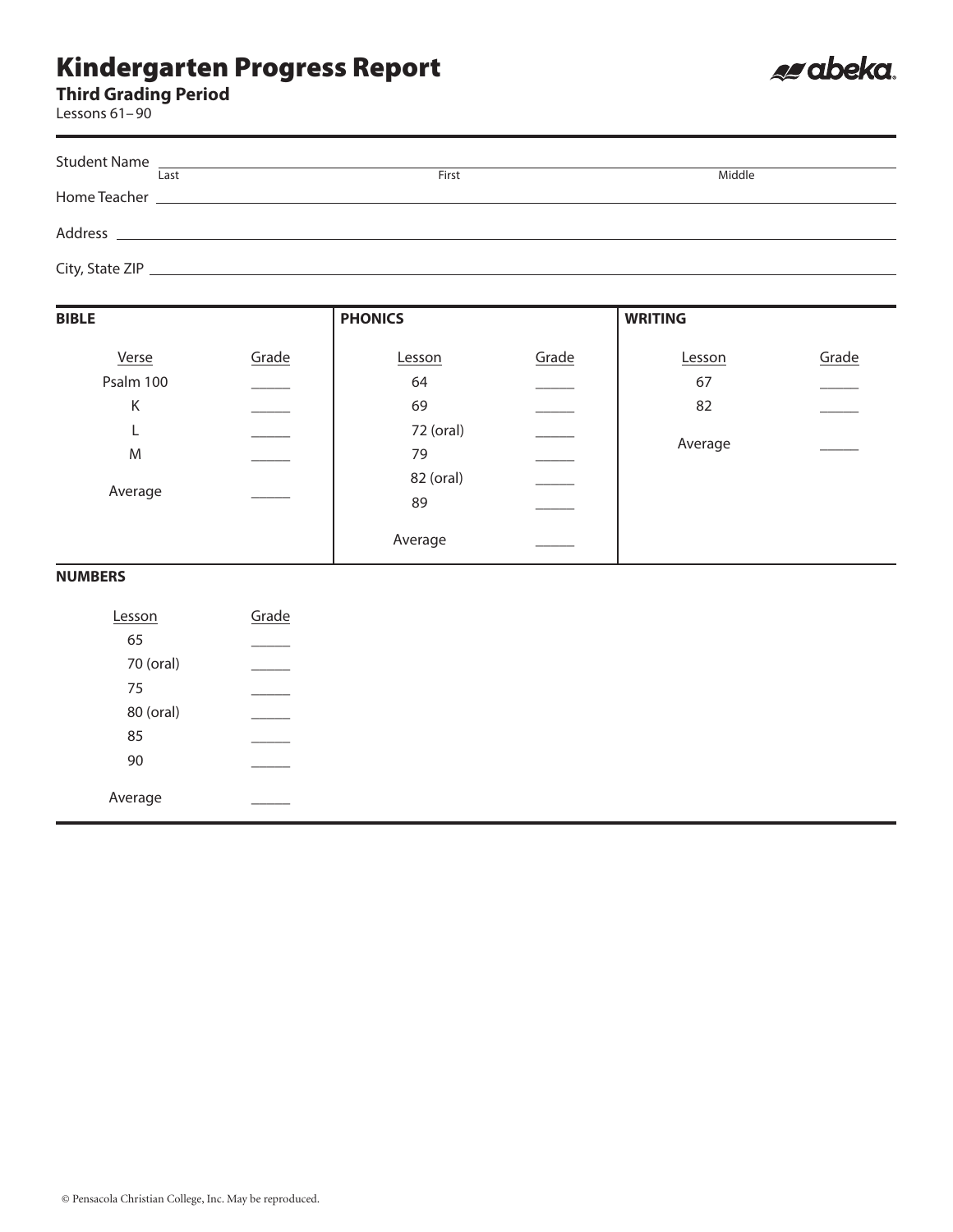#### **Fourth Grading Period**

Lessons 91–120

| <b>Student Name</b><br>Last                                                                                                                                          |                          | First                                                                                      |                          |                    | Middle                  |                          |
|----------------------------------------------------------------------------------------------------------------------------------------------------------------------|--------------------------|--------------------------------------------------------------------------------------------|--------------------------|--------------------|-------------------------|--------------------------|
|                                                                                                                                                                      |                          |                                                                                            |                          |                    |                         |                          |
|                                                                                                                                                                      |                          |                                                                                            |                          |                    |                         |                          |
|                                                                                                                                                                      |                          |                                                                                            |                          |                    |                         |                          |
| <b>BIBLE</b>                                                                                                                                                         |                          | <b>PHONICS</b>                                                                             |                          | <b>WRITING</b>     |                         |                          |
| Verse                                                                                                                                                                | Grade                    | Lesson                                                                                     | Grade                    |                    | Lesson                  | Grade                    |
| Psalm 23                                                                                                                                                             |                          | 94                                                                                         |                          |                    | 92                      |                          |
| $\mathsf{N}$                                                                                                                                                         |                          | 99                                                                                         |                          |                    | 102                     |                          |
| $\circ$                                                                                                                                                              |                          | 102 (oral)                                                                                 |                          |                    | 108 (Seatwork)          | $\overline{\phantom{a}}$ |
| P                                                                                                                                                                    |                          | 109                                                                                        |                          |                    | 112                     |                          |
| Average                                                                                                                                                              |                          | 112 (oral)                                                                                 |                          |                    |                         |                          |
|                                                                                                                                                                      |                          | 119                                                                                        | $\overline{\phantom{a}}$ |                    | Average                 |                          |
|                                                                                                                                                                      |                          | Average                                                                                    |                          |                    |                         |                          |
| <b>NUMBERS</b>                                                                                                                                                       |                          | <b>ORAL READING*</b>                                                                       |                          |                    |                         |                          |
| Lesson                                                                                                                                                               | Grade                    | Lesson                                                                                     | Grade                    |                    |                         |                          |
| 95                                                                                                                                                                   |                          | 94                                                                                         |                          |                    |                         |                          |
| 100 (oral)                                                                                                                                                           |                          | 104                                                                                        |                          |                    |                         |                          |
| 105                                                                                                                                                                  |                          | 114                                                                                        |                          |                    |                         |                          |
| 110 (oral)                                                                                                                                                           | $\overline{\phantom{a}}$ |                                                                                            |                          |                    |                         |                          |
| 115                                                                                                                                                                  |                          | Average                                                                                    |                          |                    |                         |                          |
| 120                                                                                                                                                                  |                          |                                                                                            |                          |                    |                         |                          |
| Average                                                                                                                                                              |                          |                                                                                            |                          |                    |                         |                          |
| * Home Teacher: Use the scale below to mark each area of evaluation for first-time reading of the following lessons. For further details, see the Reading section of |                          | curriculum/lesson plans. Transfer grades you give below to the ORAL READING section above. |                          |                    |                         |                          |
| <b>Oral Reading Evaluation</b>                                                                                                                                       |                          | Key: + Excellent (A)                                                                       | $\sqrt{+}$ Very Good (B) | $\sqrt{}$ Good (C) | N Needs Improvement (D) |                          |
| <b>LESSON 94</b><br>Grade $\_\_\_\_\_\$<br>Book Title: I Learn to Read, Book 4                                                                                       |                          | <b>LESSON 104</b><br>Book Title: I Do Read, Book 1                                         |                          |                    | Grade _____             |                          |
| Accuracy ______                                                                                                                                                      |                          |                                                                                            | Accuracy ______          |                    |                         |                          |
| Expression                                                                                                                                                           |                          |                                                                                            | Expression               |                    |                         |                          |

e abeka.

Comprehension \_\_\_\_\_

#### **LESSON 114** Grade \_\_\_\_\_\_

#### Book Title: **I Do Read, Book 3**

Comprehension \_\_\_\_\_

Accuracy \_\_\_\_\_\_

Expression \_\_\_\_\_

Comprehension \_\_\_\_\_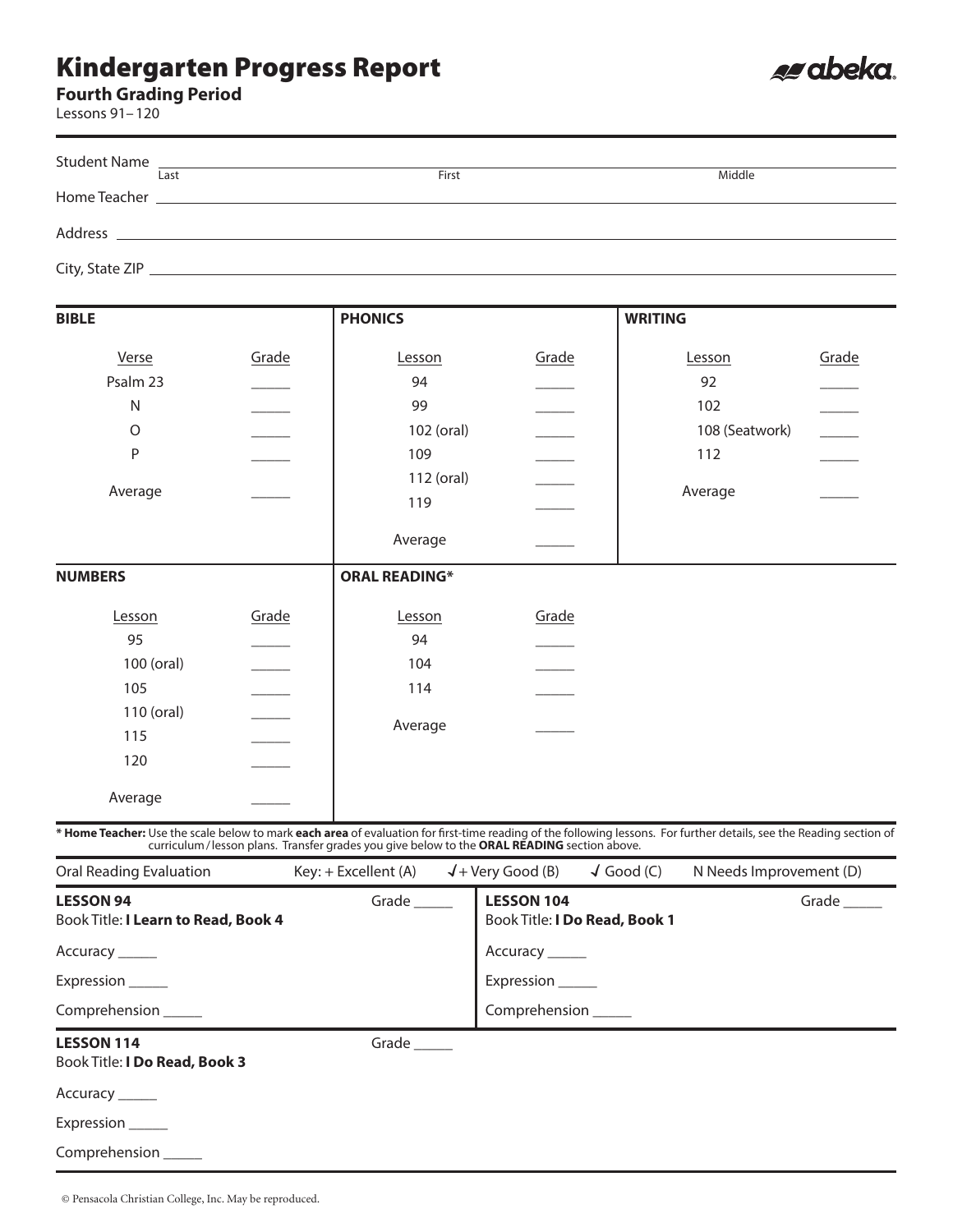**Fifth Grading Period**

Lessons 121–150

| Lessons 121-150                                                           |                                 |                                                                                            |                                                                   |                                                                                                                                                                      |                          |
|---------------------------------------------------------------------------|---------------------------------|--------------------------------------------------------------------------------------------|-------------------------------------------------------------------|----------------------------------------------------------------------------------------------------------------------------------------------------------------------|--------------------------|
| <b>Student Name</b><br>Last                                               |                                 | First                                                                                      |                                                                   |                                                                                                                                                                      |                          |
|                                                                           |                                 |                                                                                            |                                                                   | Middle                                                                                                                                                               |                          |
|                                                                           |                                 |                                                                                            |                                                                   |                                                                                                                                                                      |                          |
|                                                                           |                                 |                                                                                            |                                                                   |                                                                                                                                                                      |                          |
| <b>BIBLE</b>                                                              |                                 | <b>PHONICS</b>                                                                             |                                                                   | <b>WRITING</b>                                                                                                                                                       |                          |
| Verse                                                                     | Grade                           | Lesson                                                                                     | Grade                                                             | Lesson                                                                                                                                                               | Grade                    |
| Q                                                                         |                                 | 124                                                                                        |                                                                   | 122                                                                                                                                                                  |                          |
| R                                                                         | $\mathcal{L}$ and $\mathcal{L}$ | 129                                                                                        |                                                                   | 132                                                                                                                                                                  |                          |
| S                                                                         |                                 | 132 (oral)                                                                                 | ______                                                            | 138 (Seatwork)                                                                                                                                                       | $\overline{\phantom{a}}$ |
| T                                                                         |                                 | 139                                                                                        |                                                                   | 142                                                                                                                                                                  |                          |
| John 3:16-17                                                              |                                 | 142 (oral)                                                                                 |                                                                   |                                                                                                                                                                      |                          |
|                                                                           |                                 | 149                                                                                        |                                                                   | Average                                                                                                                                                              |                          |
| Average                                                                   |                                 |                                                                                            |                                                                   |                                                                                                                                                                      |                          |
|                                                                           |                                 | Average                                                                                    |                                                                   |                                                                                                                                                                      |                          |
| <b>NUMBERS</b>                                                            |                                 | <b>ORAL READING*</b>                                                                       |                                                                   |                                                                                                                                                                      |                          |
| Lesson                                                                    | Grade                           | Lesson                                                                                     | Grade                                                             |                                                                                                                                                                      |                          |
| 125                                                                       |                                 | 124                                                                                        |                                                                   |                                                                                                                                                                      |                          |
| 130 (oral)                                                                |                                 | 134                                                                                        |                                                                   |                                                                                                                                                                      |                          |
| 135                                                                       | $\overline{\phantom{a}}$        | 144                                                                                        |                                                                   |                                                                                                                                                                      |                          |
| 140 (oral)                                                                |                                 |                                                                                            |                                                                   |                                                                                                                                                                      |                          |
| 145                                                                       |                                 | Average                                                                                    |                                                                   |                                                                                                                                                                      |                          |
| 150                                                                       |                                 |                                                                                            |                                                                   |                                                                                                                                                                      |                          |
| Average                                                                   |                                 |                                                                                            |                                                                   |                                                                                                                                                                      |                          |
|                                                                           |                                 |                                                                                            |                                                                   | * Home Teacher: Use the scale below to mark each area of evaluation for first-time reading of the following lessons. For further details, see the Reading section of |                          |
|                                                                           |                                 | curriculum/lesson plans. Transfer grades you give below to the ORAL READING section above. |                                                                   |                                                                                                                                                                      |                          |
| <b>Oral Reading Evaluation</b>                                            |                                 | Key: + Excellent (A)                                                                       | $\sqrt{ }$ + Very Good (B)                                        | $\sqrt{}$ Good (C)                                                                                                                                                   | N Needs Improvement (D)  |
| Grade $\_\_\_\_\_\$<br><b>LESSON 124</b><br>Book Title: I Do Read, Book 4 |                                 |                                                                                            | <b>LESSON 134</b><br>Grade<br>Book Title: I Can Read Well, Book 1 |                                                                                                                                                                      |                          |
| Accuracy ______                                                           |                                 |                                                                                            | Accuracy ______                                                   |                                                                                                                                                                      |                          |
| Expression                                                                |                                 |                                                                                            | Expression                                                        |                                                                                                                                                                      |                          |

e abeka.

Comprehension \_\_\_\_\_

Comprehension \_\_\_\_\_

**LESSON 144** Grade \_\_\_\_\_\_

Book Title: **I Can Read Well, Book 2**

Accuracy \_\_\_\_\_\_

Expression \_\_\_\_\_\_

Comprehension \_\_\_\_\_